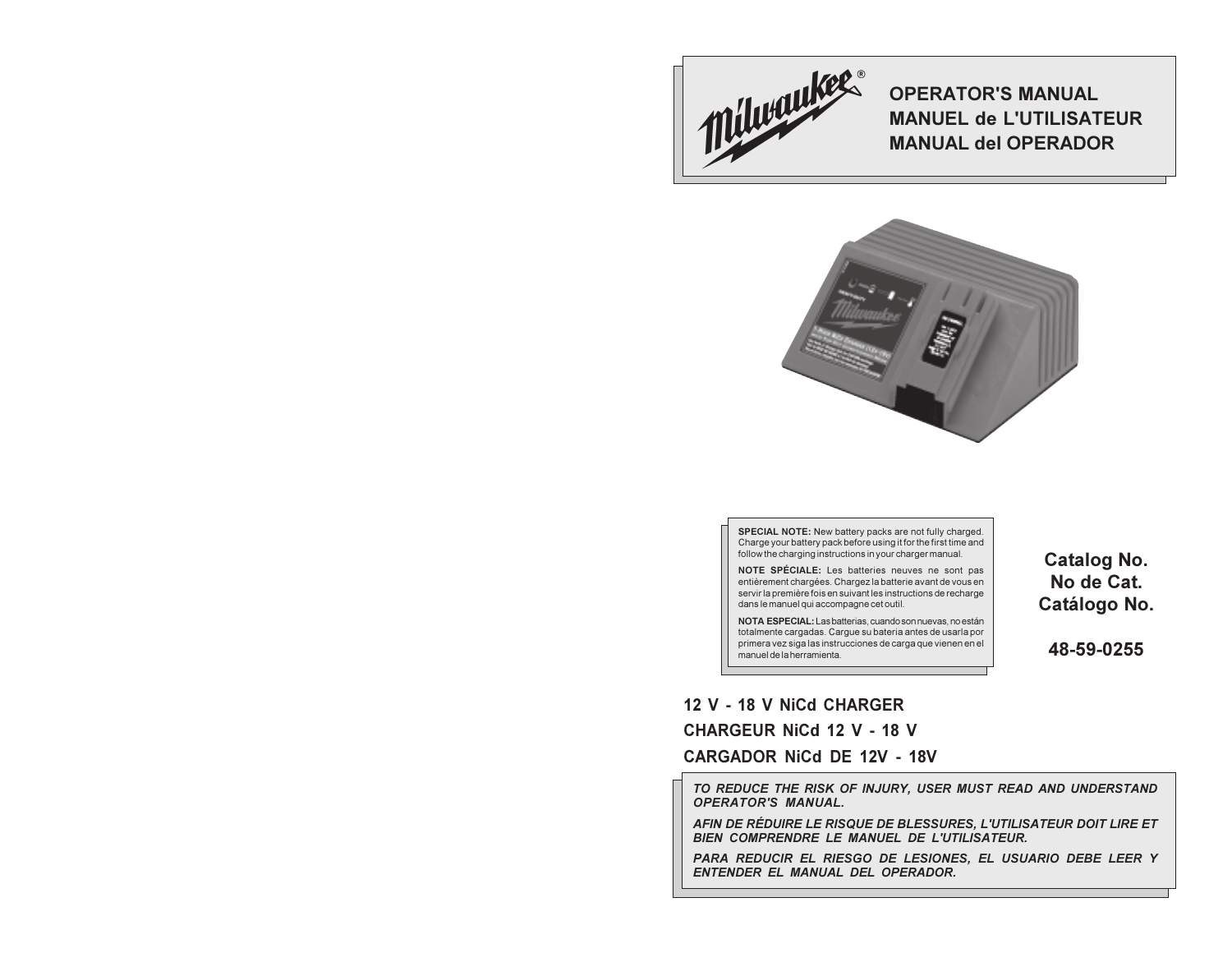## **IMPORTANT SAFETY INSTRUCTIONS SAVE THESE INSTRUCTIONS**

This manual contains important safety and operating instructions for battery chargers. Before using the battery charger, read this manual as well as any labels on the charger, battery pack and tool.

- 1. CAUTION! To reduce the risk of injury, charge only MILWAUKEE 12, 14.4 and 18 Volt battery packs in this charger. Other types of batteries may explode, causing personal injury or damage.
- 2. AVOID DANGEROUS ENVIRONMENTS. Do not use charger in rain, snow, damp or wet locations. Do not use battery pack or charger in the presence of explosive atmospheres (gaseous fumes, dust or flammable materials) because sparks may be generated when inserting or removing battery pack, possibly causing fire.
- 3. CHARGE IN A WELL VENTILATED AREA. Do not block charger vents. Keep them clear to allow proper ventilation. Do not allow smoking or open flames near a charging battery pack. Vented gases may explode.
- 4. MAINTAIN CHARGER CORD. When unplugging charger, pull plug rather than cord to reduce the risk of damage to the electrical plug and cord. Never carry charger by its cord. Keep cord from heat, oil and sharp edges. Make sure cord will not be stepped on, tripped over or subjected to damage or stress. Do not use charger with damaged cord or plug. Have a damaged cord replaced immediately with identical replacement parts (see "Maintenance").
- 5. DO NOT USE CHARGER OR BATTERY PACK IF it has received a sharp blow, been dropped or damaged in any way. Do not disassemble. Incorrect reassembly may result in the risk of electric shock, fire or exposure to battery fluids. If it is damaged, take it to a MILWAUKEE service facility.
- 6. CHARGER IS RATED FOR 120 VOLT AC ONLY. Charger must be plugged into an appropriate receptacle.
- 7. USE ONLY RECOMMENDED ATTACHMENTS. Use of an attachment not recommended or sold by the battery charger manufacturer may result in a risk of fire, electric shock or personal injury.
- 8. DO NOT USE AN EXTENSION CORD UNLESS IT IS ABSOLUTELY NECESSARY. Using the wrong, damaged or improperly wired extension cord could result in the risk of fire and electrical shock. If an extension cord must be used, plug the charger into a properly wired 16 gauge or larger extension cord with pins that are the same number, size and shape as the pins on the charger. Make sure that the extension cord is in good electrical condition.
- 9. DO NOT BURN, MUTILATE OR DISASSEMBLE BATTERY PACK. The battery pack can explode in a fire. Mutilation may expose battery fluids, causing burns.
- 10. BATTERY FLUIDS CAUSE SERIOUS CHEMICAL BURNS, Never allow contact with skin or eyes. If a damaged battery pack leaks battery fluids, use rubber or neoprene gloves to dispose of it. If skin is exposed to battery fluids, wash with soap and water and rinse with vinegar. Remove and dispose of contaminated clothing. If eyes are affected, immediately flush with water for 15 minutes and seek medical attention.
- 11. DO NOT SHORT CIRCUIT. A battery pack will short circuit if a metal object makes a connection between the positive and negative contacts on the battery pack. Do not place a battery pack near anything that may cause a short circuit, such as coins or keys in your pocket. A short circuited battery pack may cause fire and personal injury.
- 12. UNPLUG CHARGER when not in use.
- 13. TO REDUCE THE RISK OF ELECTRIC SHOCK, always unplug charger before cleaning or maintenance, turning off controls will not reduce this risk. Use a Ground Fault Circuit Interrupter (GFCI) to reduce shock hazards.
- 14. STORE YOUR BATTERY PACK AND CHARGER in a cool, dry place. Do not store battery pack where temperatures may exceed 120°F (50°C) such as in a vehicle or metal building during the summer. Charger will charge the battery when the temperature is between 41°F (5°C) and 113°F (45°C). When the battery temperature is outside that range, charging will not occur.

# **READ AND SAVE ALL INSTRUCTIONS FOR** FUTURE REFERENCE.

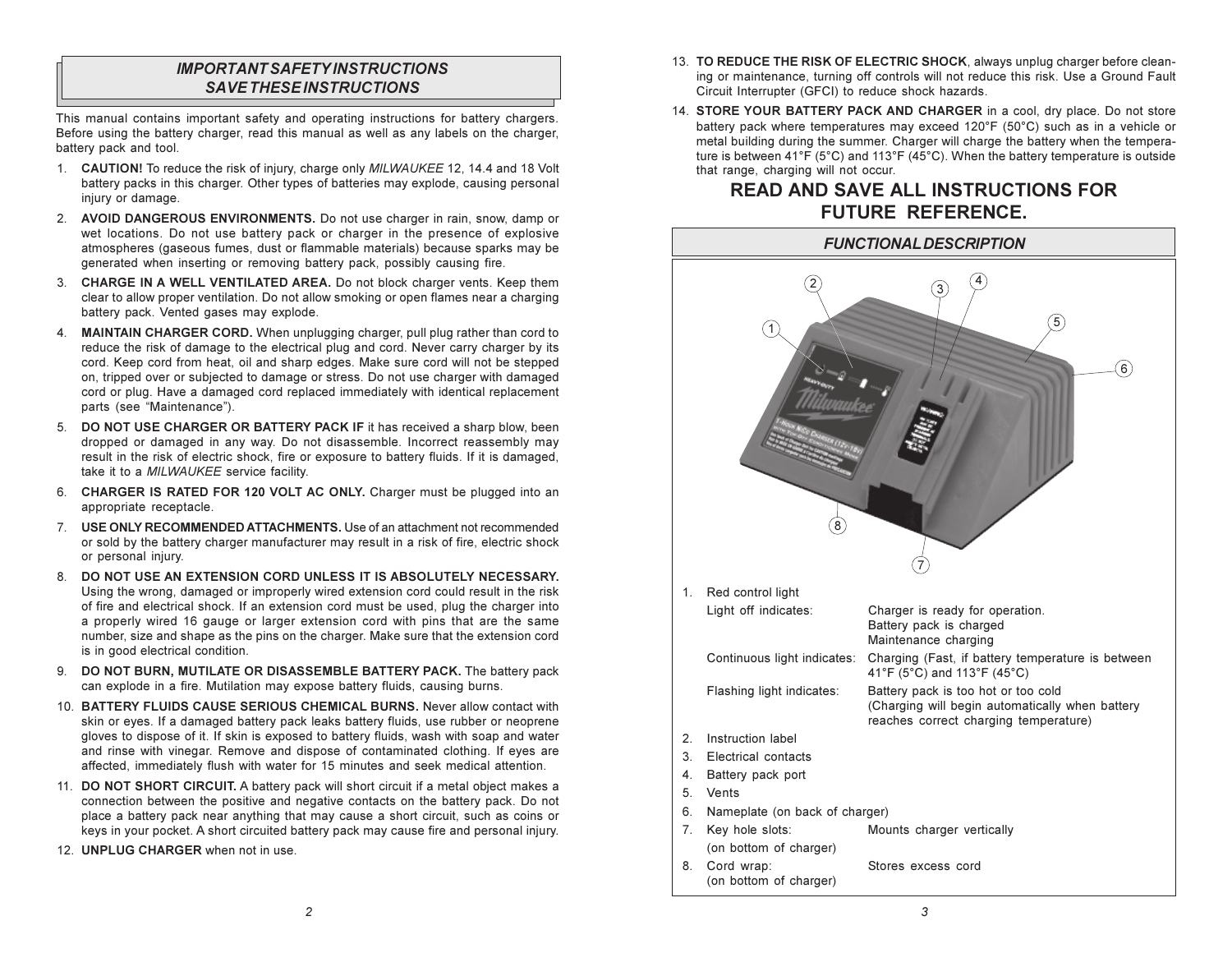

#### When to charge the battery pack

### Automatic start

Charge your battery pack before you use your tool for the first time and when your tool no longer performs with the power and torque needed for the job. Never completely discharge the battery pack.

New battery packs reach full loading capacity after 4-5 chargings and dischargings. Battery packs which have not been used for some time should be recharged before use.

## Standard charging times

Standard charging time is approximately one hour. Charging time varies depending on the battery temperature, charge needed and the type of battery pack being charged For example, if the battery pack does not require a full charge, the charging time will be less than one hour.

## Effects of temperature on charging

Battery packs are affected by temperature. The charger will sense battery temperature and will charge the battery at the most rapid rate when its temperature ideal (between 41°F  $(5^{\circ}C)$  and 113°F  $(45^{\circ}C)$ . When the battery temperature is outside of this range. the charger will supply enough current to keep the battery pack in its current state to prevent damage to battery.

When a hot or cold battery pack is inserted into the charger, charging will begin automatically if the battery reaches the correct charging temperature.

## Maintenance charge

Batteries discharge at a rate of about 1% per day. The Maintenance Charge feature keeps the battery pack fully charged when the battery pack is stored in a charger that is plugged in. The Maintenance Charge automatically begins after the battery pack is fully charged. During Maintenance Charge, the control light will be off.

## Charging the Battery Pack

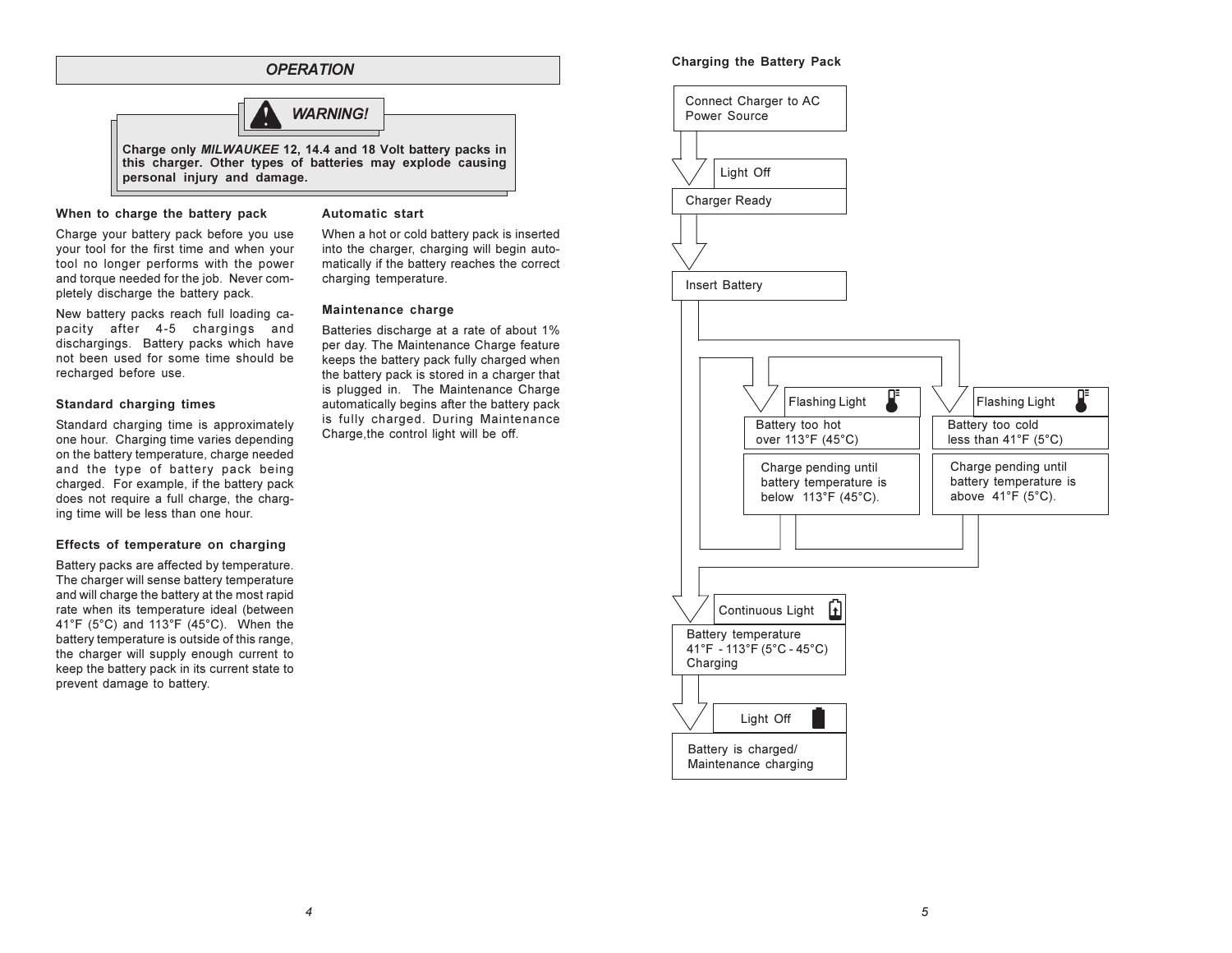## **MAINTENANCE**



To reduce the risk of injury, always unplug the charger and remove the battery pack from the charger or tool before performing any maintenance. Never disassemble the tool, battery pack or charger. Contact a MILWAUKEE service facility for ALL repairs.

Keep your battery pack and charger in good repair by adopting a regular maintenance program. After six months to one year, depending on use, return the battery pack and charger to a MILWAUKEE service facility for:

- $\bullet$ **Electrical inspection**
- $\bullet$ Testing to assure proper mechanical and electrical operation

#### **Maintaining Battery Pack**

MILWAUKEE Nickel-Cadmium and Nickel-Metal Hydride battery packs will operate for many years and/or hundreds of cycles when they are maintained and used according to these instructions.

A battery pack that is stored for six months without being used will discharge itself. Batteries discharge at a rate of about 1% per day. Charge the battery every six months even if it is unused to maximize battery life. Do not tape the tool's trigger in the ON position and leave the tool unattended as this may discharge the battery to a point where it will no longer be able to recharge. Use a MILWAUKEE battery pack only until it no longer performs with the power and torque needed for your application.

Store your battery pack in a cool, dry place. Do not store it where the temperature may exceed 120° F (50° C) such as in a vehicle or metal building during the summer. High temperatures will overheat the battery pack. reducing battery life. If it is stored for several months, the battery pack will gradually lose its charge. One to three cycles of charging and discharging through normal use will restore the capacity of the battery pack. During the life of the battery pack, the operating time between charges becomes shorter. If the operating time becomes extremely short after a proper charge, the usable life of the battery pack has been reached and it should be replaced.



To reduce the risk of personal injury and damage, never immerse your tool, battery pack or charger in liquid or allow a liquid to flow inside them.

#### Cleaning

Clean dust and debris from charger and tool vents. Keep tool handles clean, dry and free of oil or grease. Use only mild soap and a damp cloth to clean the tool, battery pack and charger since certain cleaning agents and solvents are harmful to plastics and other insulated parts. Some of these include gasoline, turpentine, lacquer thinner, paint thinner, chlorinated cleaning solvents, ammonia and household detergents containing ammonia. Never use flammable or combustible solvents around tools.



it is damaged, dead or completely discharged.

#### **RBRC Battery Recycling Seals**

The RBRC™ Battery Recycling Seals on your tool battery packs indicate that MILWAUKEE has arranged for the recvcling of that battery pack with the Rechargeable Battery Recycling Corporation (RBRC). At the end of your battery pack's useful life, return the battery pack to a MILWAUKEE Branch Office/Service Center or the participating retailer nearest you. For more information, visit the RBRC web site at www.rbrc.org.

## Disposing of Nickel-Cadmium Battery **Packs**

Nickel-Cadmium battery packs are recyclable. Under various state and local laws. it may be illegal to dispose of this battery into the municipal waste stream. Return the battery pack to the nearest MILWAUKEE Branch Office/Service Center or dispose of your battery pack according to federal, state and local regulations.

#### **Repairs**

For repairs, return the tool, battery pack and charger to the nearest service center.

### **Battery Pack Warranty**

Battery packs for cordless tools are warranted for one year from the date of purchase.

## **FIVE YEAR TOOL LIMITED WARRANTY**

Every MILWAUKEE tool is tested before leaving the factory and is warranted to be free from defects in material and workmanship. MILWAUKEE will repair or replace (at MILWAUKEE's discretion), without charge, any tool (including battery chargers) which examination proves to be defective in material or workmanship from five (5) years after the date of purchase. Return the tool and a copy of the purchase receipt or other proof of purchase to a MILWAUKEE Factory Service/Sales Support Branch location or MILWAUKEE Authorized Service Station, freight prepaid and insured. This warranty does not cover damage from repairs made or attempted by other than MILWAUKEE authorized personnel, abuse, normal wear and tear, lack of maintenance, or accidents.

Battery Packs, Flashlights, and Radios are warranted for one (1) year from the date of purchase.

THE REPAIR AND REPLACEMENT REMEDIES DESCRIBED HEREIN ARE EXCLUSIVE. IN NO FVENT SHALL MILWALIKEE BE LIARLE FOR ANY INCIDENTAL, SPECIAL, OR CON-SEQUENTIAL DAMAGES, INCLUDING LOSS OF PROFITS

THIS WARRANTY IS EXCLUSIVE AND IN LIEU OF ALL OTHER WARRANTIES, OR CONDITIONS, WRITTEN OR ORAL, EX-PRESSED OR. **IMPLIED FOR** MERCHANTABLILITY OR FITNESS FOR PARTICULAR USE OR PURPOSE.

This warranty gives you specific legal rights. You may also have other rights that vary from state to state and province to province. In those states that do not allow the exclusion of implied warranties or limitation of incidental or consequential damages, the above limitations or exclusions may not apply to you. This warranty applies to the United States, Canada, and Mexico only.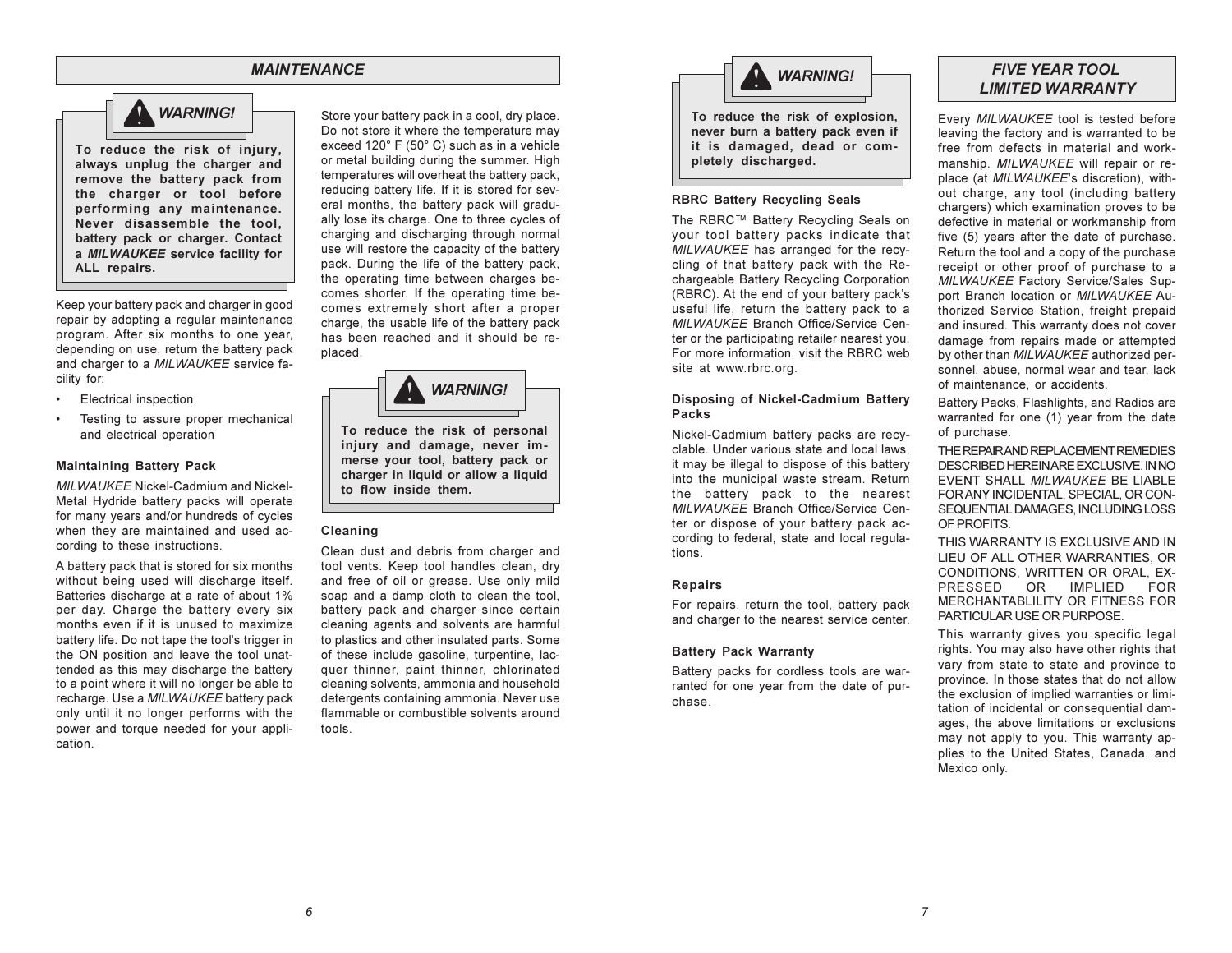## **IMPORTANTES MESURES DE SÉCURITÉ CONSERVEZ CES INSTRUCTIONS**

Ce manuel contient d'importantes instructions relatives au maniement sécuritaire du chargeur. Avant d'utiliser ce chargeur, lisez attentivement ce manuel de même que les étiquettes apposées sur le chargeur, la batterie et l'outil.

- 1. MISE EN GARDE! Pour minimiser les risques de blessures corporelles, seule la batterie MILWAUKEE de 12V, 14,4V et 18V doit être rechargée avec ce chargeur. D'autres types de batteries pourraient exploser, occasionnant dommages et blessures corporelles.
- 2. ÉVITEZ LES ENVIRONNEMENTS À RISQUES. N'utilisez pas le chargeur sous la pluie. la neige ou dans les endroits humides ou mouillés. Ne vous servez pas du chargeur ou de la batterie en milieux explosifs (émanations de gaz, poussière ou substances inflammables), car il pourrait se produire des étincelles, lors de l'insertion de la batterie dans le chargeur ou lors de son retrait, créant un risque d'incendie.
- 3. RECHARGEZ DANS UN ENDROIT BIEN VENTILÉ. Ne laissez pas les évents du chargeur se bloquer et assurez-vous qu'ils sont bien ventilés. N'effectuez pas une recharge de batterie à proximité d'une flamme vive ou fumante, afin d'éviter l'explosion des décharges de gaz.
- 4. ENTRETENEZ LE CORDON DU CHARGEUR. Pour débrancher le chargeur, tirez sur la fiche plutôt que sur le cordon. Ceci minimisera les risques d'endommager la fiche ou le cordon. Ne transportez jamais le chargeur en le tenant par le cordon. Préservez le cordon de la chaleur, des surfaces graisseuses et des arêtes tranchantes. Assurezvous que l'on ne marche ni ne trébuche sur le cordon et qu'il ne soit pas étiré ou mal utilisé. Ne vous servez pas du chargeur si le cordon ou la fiche sont en mauvais état. Faites immédiatement remplacer le cordon endommagé par une pièce de rechange identique. Voir "Maintenance".
- 5. NE VOUS SERVEZ PAS DU CHARGEUR OU DE LA BATTERIE si l'un d'eux a subi une violente secousse ou a été endommagé de quelque façon. Ne démontez pas ces outils car toute erreur de remontage pourrait comporter des risques de choc électrique, incendie ou exposition aux liquides de la batterie. En cas de défectuosité, portez les outils à un centre de service MILWAUKEE accrédité.
- 6. LE CHARGEUR FONCTIONNE SUR 120 VOLTS C.A. SEULEMENT. Il doit être branché sur une prise appropriée.
- 7. N'UTILISEZ QUE LES ACCESSOIRES RECOMMANDÉS. L'utilisation d'un accessoire qui n'est ni recommandé, ni vendu par le fabricant peut constituer un risque d'incendie. de choc électrique ou de blessure.
- 8. N'UTILISEZ PAS DE RALLONGE À MOINS QUE CE NE SOIT ABSOLUMENT INDIS-PENSABLE. L'utilisation d'une rallonge inadaptée, endommagée ou d'un câblage de mauvais calibre peut constituer un risque d'incendie ou de choc électrique. Si vous devez utiliser une rallonge, branchez le chargeur dans un cordon de rallonge de calibre 16 ou plus, possédant des broches dont la quantité, la taille et la forme sont équivalentes à celles du chargeur. Assurez-vous que la rallonge est en bon état.
- 9. LA BATTERIE NE DOIT PAS ÊTRE INCINÉRÉE. ABÎMÉE OU DÉMONTÉE. La batterie peut exploser si elle est jetée au feu. S'il s'en échappe du liquide, il y a risque de brûlures graves.
- 10. LE LIQUIDE DE LA BATTERIE PEUT CAUSER DES BRÛLURES CHIMIQUES GRAVES. Ne permettez jamais que le liquide de la batterie ne vienne en contact avec la peau ou les yeux. Si du liquide s'écoule d'une batterie, mettez des gants de caoutchouc ou de néoprène pour disposer du liquide. Si la peau vient en contact avec le liquide, lavezla à l'eau savonneuse et rincez-la ensuite au vinaigre. Enlevez les vêtements souillés et disposez-en. Si les yeux sont affectés, arrosez-les immédiatement avec de l'eau en abondance pendant 15 minutes et demandez l'aide d'un médecin.
- 11. ATTENTION AUX COURTS-CIRCUITS! Il se produira un court-circuit si un objet métallique établit le contact entre les bornes positive et négative de la batterie. Ne

placez pas la batterie près d'objets qui pourraient causer un court-circuit, les pièces de monnaie ou les clés contenues dans votre poche, par exemple. Si un court-circuit se produit dans la batterie, il pourra en résulter un risque d'incendie ou de blessures corporelles.

- 12. DÉBRANCHEZ LE CHARGEUR lorsqu'il ne sert pas.
- 13. POUR RÉDUIRE LE RISQUE DE CHOC ÉLECTRIQUE, débranchez toujours le chargeur avant le nettoyage ou l'entretien et ne vous contentez pas uniquement de placer les commandes sur arrêt. Utilisez un disjoncteur différentiel pour réduire les risques de choc électrique.
- 14. RANGEZ LA BATTERIE ET LE CHARGEUR dans un endroit sec et frais. Ne rangez pas la batterie dans un endroit où la température pourrait dépasser 50°C (120°F). comme par exemple un véhicule ou une structure métallique en été. La recharge s'effectue lorsque la température ambiante se situe entre 5°C (41°F) et 45°C (113°F). Lorsque la température de la batterie n'est pas comprise dans cette plage, le chargement n'a pas lieu.

# **LISEZ ATTENTIVEMENT CES INSTRUCTIONS ET** CONSERVEZ LES POUR LES CONSULTER AU BESOIN.

**DESCRIPTION FONCTIONNELLE** 

# $(2)$  $\left(3\right)$ 4 ഭ  $\circledast$ 1. Vovant rouge Vovant «off» indique : Chargeur prêt à fonctionner Recharge de batterie complète Maintien de charge en cours Voyant constant indique : Recharge rapide si la température de la batterie est entre 5°C (41°F) et 45°C (113°F) Batterie trop chaude ou trop froide (La recharge Voyant constant indique : commence automatiquement lorsque la batterie atteint la température de charge adéquate) 2. Étiquette d'instructions 3. Contacts électriques 4. Entrée de batterie 5. Évents 6. Fiche signalétique (arrière du chargeur) 7. Encoches (en bas du chargeur) Pour installer le chargeur à la verticale 8. Enrouleur de cordon (en bas du chargeur): Pour ranger le cordon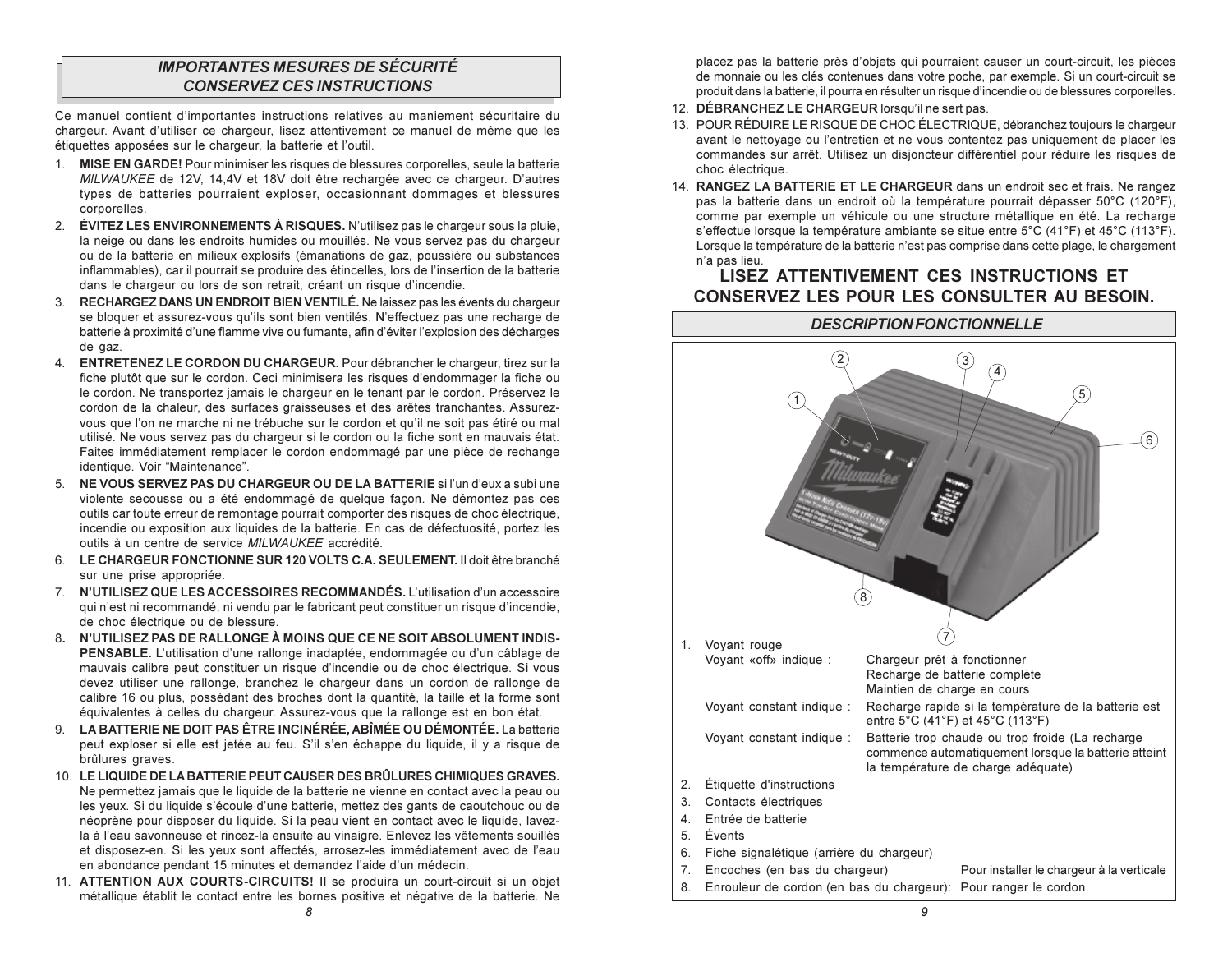

## Quand recharger la batterie

Rechargez la batterie avant de vous servir de l'outil la première fois, ou lorsque l'outil n'offre plus la puissance et le couple nécessaire au travail à accomplir. Ne laissez jamais la batterie s'épuiser complètement.

Les batteries neuves n'atteignent leur puissance maximale qu'après 4 ou 5 cycles de recharge-décharge. Les batteries demeurées inactives durant un certain temps devraient être rechargées avant d'être utilisées.

## Temps normal de recharge

Le temps de recharge standard est d'environ une heure. Il peut cependant varier selon la recharge nécessaire et le genre de batterie à recharger. Par exemple, si la batterie ne requiert pas une charge complète, le temps de recharge sera inférieur à une heure.

## Effets de la température sur la recharge

Les batteries sont affectées par la température. Le chargeur reconnaît la température de la batterie pour la recharger au rythme le plus favorable, lorsque la température se situe entre 5°C (41°F) et 45°C (113°F). Lorsque la température de la batterie n'est pas comprise dans cette plage. le chargeur fournit suffisamment de courant pour maintenir la batterie à son état courant pour éviter qu'elle ne soit endommagée.

## Démarrage automatique

Lorsqu'une batterie chaude ou froide est insérée dans le chargeur, la recharge commence automatiquement lorsque la batterie atteint la température de recharge adéquate.

## Maintien de la charge en cours

Les batteries se déchargent à un taux d'environ 1% par jour. La fonction Maintien de la charge en cours permet de conserver la batterie complètement chargée lorsqu'elle est stockée dans un chargeur branché. Le maintien de la charge commence automatiquement une fois que la batterie est complètement chargée. Pendant le maintien de la charge, le voyant sera éteint.

## Recharge de la batterie

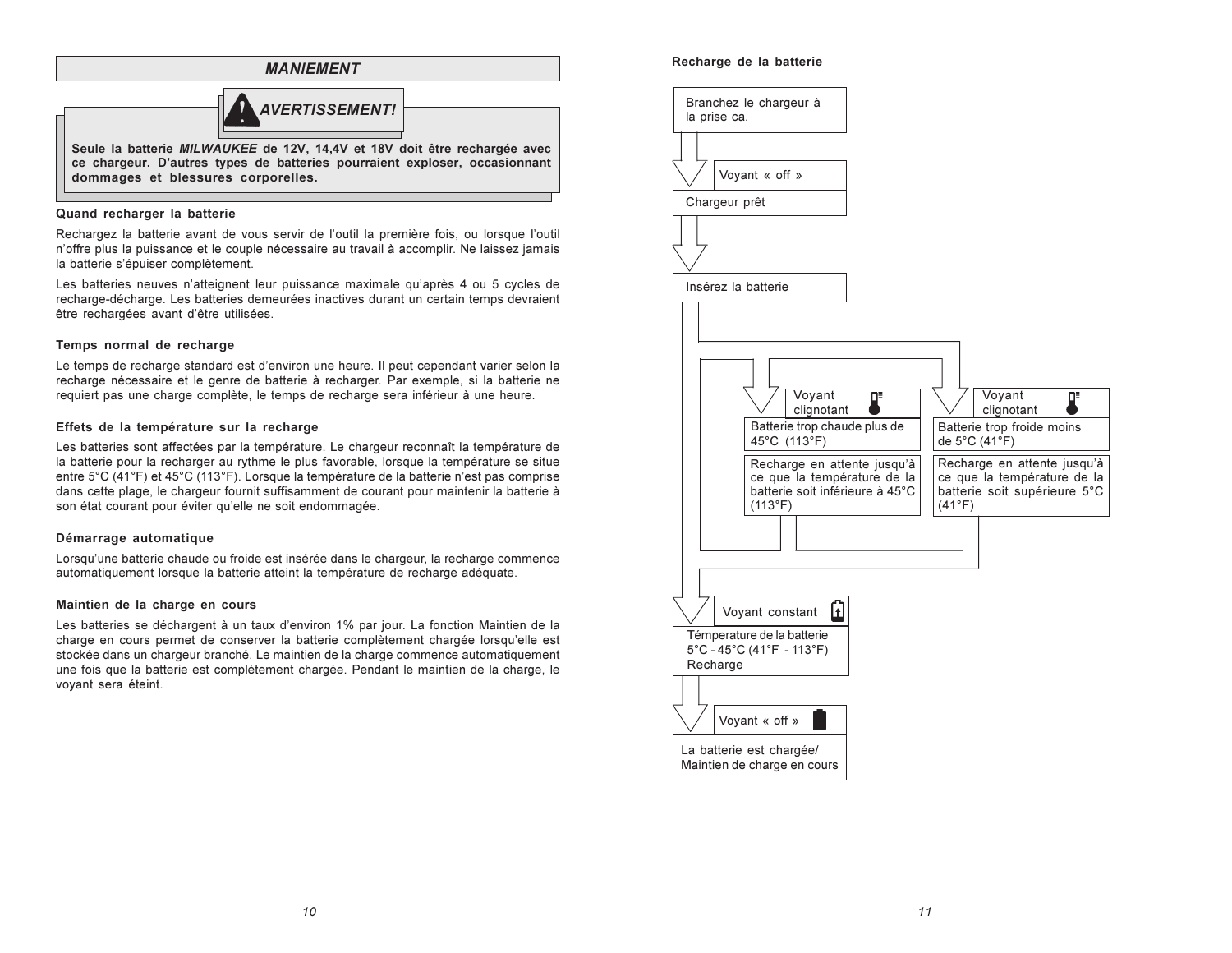## **MAINTENANCE**



**AVERTISSEMENT!** 

Pour minimiser les risques de blessures corporelles, débranchez le chargeur et retirez la batterie du chargeur ou de l'outil avant d'y effectuer des travaux d'entretien. Ne démontez jamais l'outil, la batterie ou le chargeur. Pour toute réparation, consultez un centre de service **MILWAUKEE** accrédité.

Gardez la batterie et le chargeur en bon état en adoptant un programme d'entretien ponctuel. Après une période de six mois à un an. selon l'utilisation, renvovez la batterie et le chargeur à un centre de service MILWAUKEE accrédité pour les services suivants:

- Inspection électrique
- Vérification du fonctionnement électromécanique

## Entretien de la batterie

Les batteries MILWAUKEE au nickel-cadmium et au nickel-hydrure métallique sont concues pour durer plusieurs années et/ ou des milliers de cycle lorsqu'elles sont bien entretenues et utilisées selon les instructions de ce manuel.

Une batterie qui est rangée durant six mois perdra sa charge si elle n'est pas utilisée. Les batteries se déchargent selon un taux d'environ 1% par jour. Rechargez la batterie tous les six mois, même si elle n'est pas utilisée, cela prolongera sa durée. Ne maintenez pas la détente d'interrupteur de l'outil à la position « ON » à l'aide d'un ruban adhésif et ne laissez pas l'outil sans surveillance, car cela pourrait décharger la batterie à un point tel qu'il serait impossible de la recharger. Employez une batterie MILWAUKEE aussi longtemps qu'elle fournira la puissance requise.

Rangez la batterie dans un endroit frais et sec. Ne la rangez pas dans un endroit où la température pourrait excéder 50°C (120°F) dans un véhicule ou une structure d'acier, l'été par exemple. Les températures élevées provoquent la surchauffe de la batterie et en réduisent la durée. Si la batterie est rangée pour une période de plusieurs mois, elle perdra graduellement sa charge. Cependant, après plusieurs cycles de recharge et de décharge en période d'utilisation normale, elle retrouvera sa charge initiale. Avec le temps, les intervalles entre les recharges de la batterie deviendront de plus en plus courts. Lorsque ces intervalles, devenus trop courts, rendront l'outil inutilisable, il faudra remplacer la batterie.



Pour minimiser les risques de blessures ou de dommages à l'outil, n'immergez jamais l'outil, la batterie ou le chargeur et ne laissez pas de liquide s'v infiltrer.

### Nettovage

Débarrassez les évents du chargeur et de l'outil des débris et de la poussière. Gardez les poignées de l'outil propres, à sec et exemptes d'huile ou de graisse. Le nettoyage de l'outil, du chargeur et de la batterie doit se faire avec un linge humide et un savon doux. Certains nettoyants tels l'essence, la térébenthine, les diluants à laque ou à peinture, les solvants chlorés, l'ammoniaque et les détergents d'usage domestique qui en contiennent pourraient détériorer le plastique et l'isolation des pièces. Ne laissez jamais de solvants inflammables ou combustibles auprès de l'outil



#### Sceaux de recyclage pour pile RBRC

Les sceaux de recyclage pour piles RBRC™ sur la pile de votre outil, indiquent que MILWAUKEE a pris des dispositions avec Rechargeable Battery Recycling Corporation (RBRC) pour le recyclage de ce bloc de piles. Lorsque la vie utile de ce bloc de pile est épuisée, retournez-le à une succursale ou à un centre de service MILWAUKEE, ou au détaillant participant le plus près de chez vous. Pour obtenir plus d'informations, visitez le site Web RBRC au www.rbrc.org.

## Disposition des Batteries au Nickel-Cadmium

Les batteries au nickel-cadmium sont recyclables. Selon la législation en viqueur dans certaines provinces et municipalités, il est illégal de jeter la batterie dans les ordures ménagères. Renvoyez la batterie au centre de service ou à la succursale MILWAUKEE la plus proche ou jetez la batterie en vous conformant aux règlements fédéraux, provinciaux et locaux.

## Réparations

Pour les réparations, retournez outil, batterie et chargeur à un, retournez-le en entier au centre-service le plus près.

#### Garantie des batteries

Les batteries pour outils sans cordon sont garanties pour un an à compter de la date d'achet

## **GARANTIE LIMITÉE DE L'OUTIL DE CINQ ANS**

Tous les outils MILWAUKEE sont testés avant de quitter l'usine et sont garantis exempts de vice de matériau ou de fabrication. MILWAUKEE réparera ou remplacera (à la discrétion de MILWAUKEE), sans frais, tout outil (y compris les chargeurs de batterie) dont l'examen démontre le caractère défectueux du matériau ou de la fabrication dans les cing (5) ans suivant la date d'achat. Retourner l'outil et une copie de la facture ou de toute autre preuve d'achat à une branche Entretien usine/Assistance des ventes de l'établissement MILWAUKEE ou à un centre d'entretien agréé par MILWAUKEE, en port payé et assuré. Cette garantie ne couvre pas les dommages causés par les réparations ou les tentatives de réparation par quiconque autre que le personnel agréé par MILWAUKEE. les utilisations abusives. l'usure normale, les carences d'entretien ou les accidents

Les batteries, les lampes de poche et les radios sont garanties pour un (1) an à partir de la date d'achat.

LES SOLUTIONS DE RÉPARATION ET DE REMPLACEMENT DÉCRITES PAR LES PRÉSENTES SONT EXCLUSIVES MILWAUKEE NE SAURAIT ÊTRE RESPONSABLE. **FN** AUCUNE CIRCONSTANCE. DES DOMMAGES ACCESSOIRES, SPÉCIAUX OU INDIRECTS, Y COMPRIS LES MANQUES À GAGNER.

CETTE GARANTIE EST EXCLUSIVE ET REMPLACE TOUTES LES AUTRES GARANTIES OU CONDITIONS, ÉCRITES OU ORALES. EXPRESSES OU TACITES DE QUALITÉ MARCHANDE OU D'ADAPTATION À UNE UTILISATION OU UNE FIN PARTICULIÈRE.

Cette garantie vous donne des droits particuliers. Vous pouvez aussi bénéficier d'autres droits variant d'un état à un autre et d'une province à une autre. Dans les états qui n'autorisent pas les exclusions de garantie tacite ou la limitation des dommages accessoires ou indirects. les limitations ou exclusions ci-dessus peuvent ne pas s'appliquer. Cette garantie s'applique aux États-Unis, au Canada et au Mexique uniquement.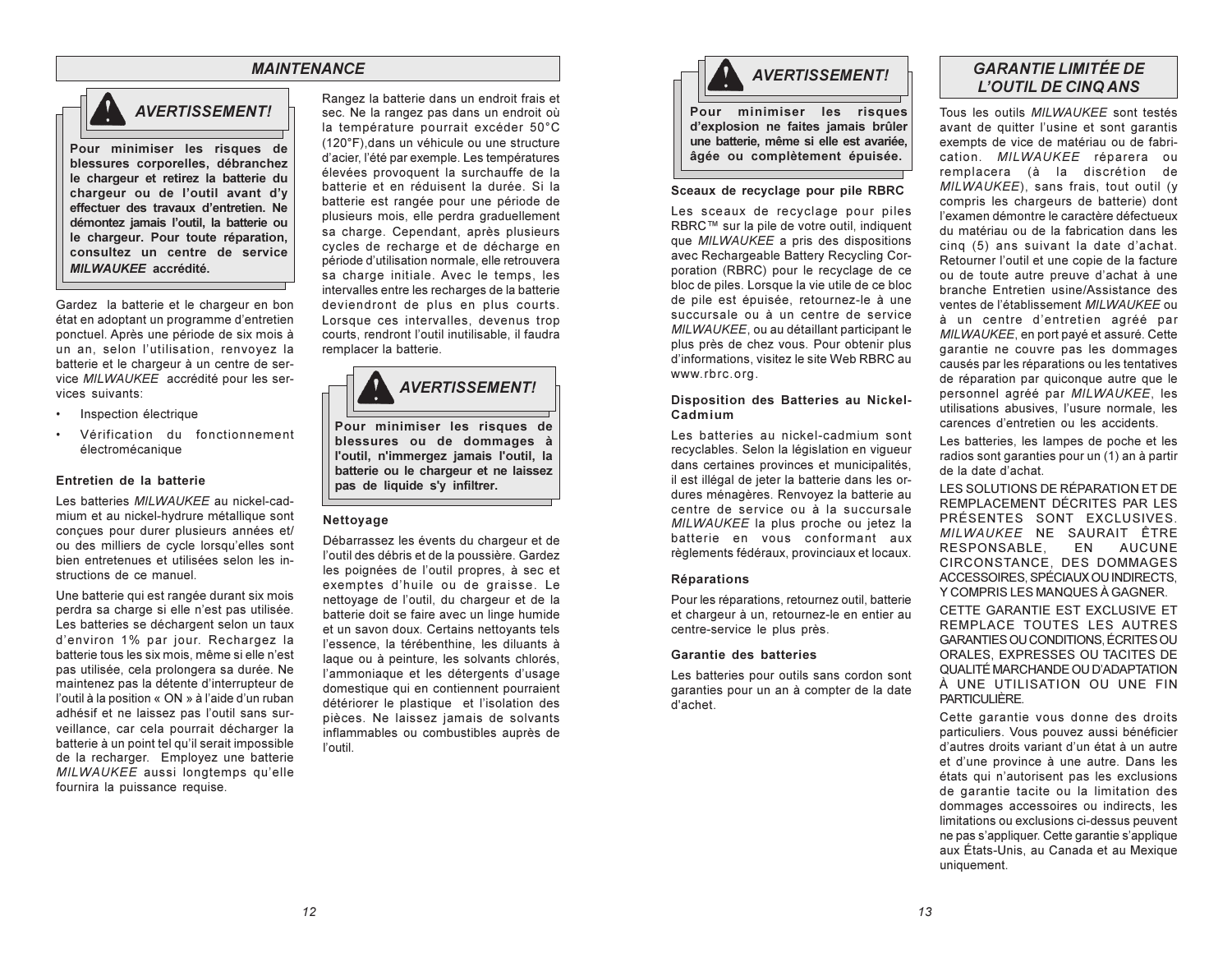## **MEDIDAS DE SEGURIDAD IMPORTANTES GUARDE ESTAS INSTRUCCIONES**

Este manual contiene información importante de seguridad y operación sobre los cargadores. Antes de usar el cargador, lea este manual al igual que todas las placas o etiquetas que haya en el cargador, batería y la herramienta.

- 1. ADVERTENCIA! Para reducir el riesgo de una lesión, cargue solo baterías MILWAUKEE de 12 Volt, 14,4 Volt y 18 Volt en este cargador. Cualquier otro tipo de batería puede explotar, causando lesiones personales y daños.
- 2. EVITE AMBIENTES PELIGROSOS. No use el cargador cuando llueva, nieve o havi condiciones de alta humedad. Tampoco use la batería ni el cargador en presencia de una atmósfera explosiva (gases, polvos o materiales inflamables), ya que se puede generar una chispa cuando se inserta o se retira una batería, y se podría crear un fuego.
- 3. CARGUE SOLO EN AREAS BIEN VENTILADAS. No obstruya las ventilas del cargador. Manténgalas limpias para permitir una ventilación adecuada. No permita que se fume o hava flamas cerca de la batería va que los gases pueden explotar.
- 4. CUIDE EL CABLE DEL CARGADOR. Cuando desconecte el cargador, jale de la clavija y no del cable, con el objeto de reducir el daño al cable. Nunca tome el cargador del cable. Mantenga este lejos del calor, aceite y de orillas afiladas. Asegúrese que no pisen el cable ni que lo maltraten o lo hagan objeto de daños o tensión. No use un cargador que tenga el cable o la clavija dañado. Haga cambiar de inmediato un cable que esté dañado, por uno idéntico (vea "Mantenimiento").
- 5. NO USE EL CARGADOR NI LA BATERIA si han recibido un golpe severo o se han caido o dañado. No lo desarme. Un rearmado incorrecto puede crear el riesgo de una descarga eléctrica, fuego o quedar expuesto a los líquidos de la batería. Si está dañada, llévela a un centro de servicio MILWAUKEE.
- 6. EL CARGADOR ESTA ESPECIFICADO PARA 120 VOLTS, CORRIENTE ALTERNA (CA) SOLAMENTE y deberá conectarse a un toma corriente adecuado.
- 7. USE UNICAMENTE LOS ACCESORIOS RECOMENDADOS. El uso de un accesorio no recomendado ni vendido por el fabricante del cargador de batería puede representar un riesgo de incendio, de descarga eléctrica o de seguridad personal.
- 8. NO USE UN CABLE DE EXTENSION A MENOS QUE SEA ABSOLUTAMENTE NECE-SARIO. El uso de un cable de extensión equivocado, dañado o incorrectamente cableado puede representar un riesgo de incendio o de descarga eléctrica. Si es necesario utilizar un cable de extensión, conecte el cargador a uno de calibre 16 o mayor, debidamente cableado y cuyos conductores sean iguales en número, tamaño y forma a los conductores en el cargador. Asegúrese de que el cable de extensión se halle en buenas condiciones eléctricas
- 9. NO QUEME, MUTILE O DESARME LA BATERIA. La batería puede explotar en contacto con el fuego. Si se le mutila, los fluidos pueden quedar expuestos, causando quemaduras.
- 10. LOS FLUIDOS DE LAS BATERIAS CAUSAN SERIAS QUEMADURAS. Nunca permita que estén en contacto con los ojos o la piel. Si se salen los fluidos de una batería dañada, use quantes de hule o de neopreno para desecharla. Si la piel queda expuesta a los fluidos de la batería, lávese con jabón y aqua y tállese con vinagre. Quítese y deshágase de la ropa contaminada. Si los ojos se ven afectados, de inmediato láveselos con agua corriente durante 15 minutos y luego busque atención médica.
- 11. NO HAGA CORTO CIRCUITO. Una batería entrará en corto circuito si un objeto de metal hace contacto entre los contactos negativo y positivo de la batería. No cologue una batería cerca de algo que pueda crear un corto circuito, como pueden ser monedas o llaves en la bolsa. Una batería en corto puede generar fuego o lesiones personales.
- 12. DESCONECTE EL CARGADOR luego de una carga.
- 13. PARA DISMINUIR EL RIESGO DE SUFRIR UNA DESCARGA ELECTRICA, desconecte siempre el cargador antes de limpiarlo o darle mantenimiento. La desactivación de la unidad por medio de los mandos no disminuve este riesgo. Utilice un interruptor de circuito accionado por corriente de pérdida a tierra (GFCI) para disminuir el peligro de sufrir una descarga eléctrica.
- 14. GUARDE SU BATERIA Y EL CARGADOR en un sitio fresco y seco. No quarde su batería en sitios donde la temperatura pueda exceder 50°C (120°F) como puede ser dentro de un vehículo o un edificio de metal durante el verano. El cargador percibirá la temperatura de la batería y cargará la batería cuando la temperatura esté dentro de 5°C (41°F) y 45°C (113°F). Cuando la temperatura de la batería está fuera de ese rango, no se cargará.

# **LEA Y GUARDE TODAS LAS INSTRUCCIONES PARA FUTURAS REFERNECIAS.**

# **DESCRIPCION FUNCIONAL**  $\left( 2\right)$  $(1)$  $\widehat{6}$  $(8)$ 1. Luz roja de control La luz « off » indica: El cargador está listo para operación La batería está cargada Carga de mantenmiento La luz continua indica: Carga (Rápida, si la temperatura de la batería está dentro 5°C (41°F) y 45°C (113°F). La luz intermitente indica: La batería está demasiada caliente o fria (La unidad comienza a cargar automáticamente una vez que la batería haya alcanzado la temperatura correcta de carga) 2. Etiquetas de instrucciones 3 Contactos Fléctricos 4. Puerto para la Batería  $5<sub>1</sub>$ Ventilas 6. Placa de Especificaciones (en la parte « back » del cargador) 7. Ranuras para llave: Permite montar el cargador verticalmente (en la parte inferior del cargador) 8. Lugar para enrollar el cable: Permite guardar el exceso de cable (en la parte inferior del cargador)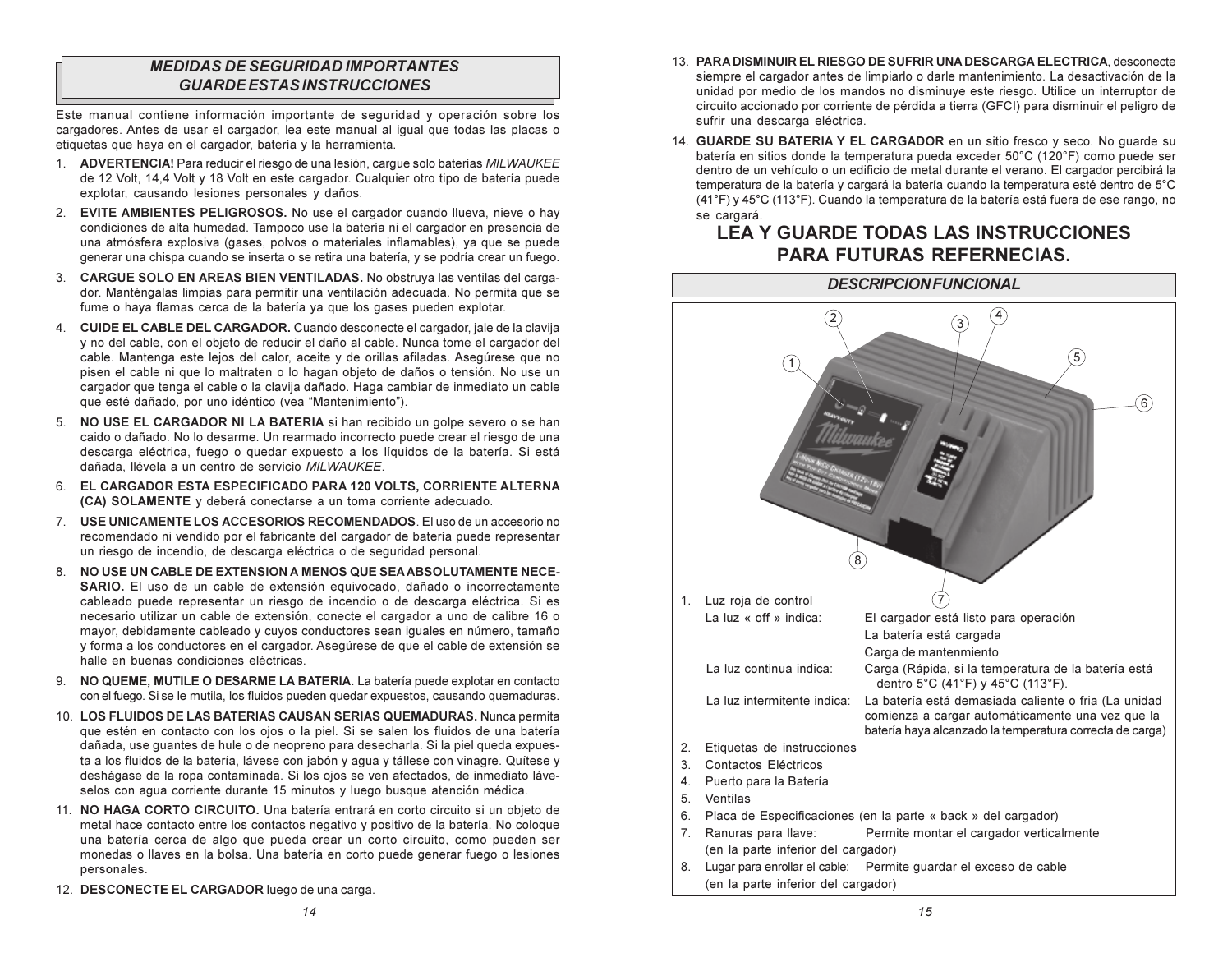## **OPERACION**



Carque solamente las baterías de 12 volt, 14,4 volt y 18 volt en este cargador. Otros tipos de baterías pueden explota y causar heridas personales y daños.

#### Cuando se debe cargar la batería

Cargue la batería antes de utilizar la herramienta por la primera vez y cuando la herramienta va no funciona con la potencia v la torsión necesarias para el trabajo. Nunca descarque la la batería completamente.

Las baterías nuevas alcanzan su capacidad de carga completa después de 4-5 cargas y descargas. Se debe recargar las baterías que no han sido utilizadas por algún tiempo antes de utilizarlas.

### Tiempos de carga estándares

El tiempo de carga estándar es aproximadamente una hora.. El tiempo de carga varia según la carga necesaria y el tipo de batería que se está cargando. Por ejemplo, si una batería no requiere ser cargada completamente, el tiempo de carga será menor de una hora

### Los efectos de la temperatura en la carga

La temperatura afecta a las baterías. El cargador percibirá la temperatura de la batería y cargará la batería cuando la temperatura esté dentro de 5°C (41°F) y 45°C (113°F). Cuando la temperatura de la batería está fuera de ese rango, el cargador suministrará corriente suficiente para mantener la batería en su estado actual y así impedir que ésta se dañe.

#### Operación de carga automática

Cuando se inserta una batería en estado caliente o frío en el cargador, éste comienza a cargar automáticamente una vez que la batería haya alcanzado la temperatura correcta de carga.

### Carga de mantenimiento

Las baterías se descargan a un ritmo de un 1% por día aproximadamente. La función de Carga de mantenimiento mantiene la batería totalmente cargada cuando ésta se quarda en un cargador conectado. La función de Carga de mantenimiento se activa automáticamente una vez que la batería está totalmente cargada. Cuando dicha función está activada, la luz de control permanece apagada.

## Cargar la batería

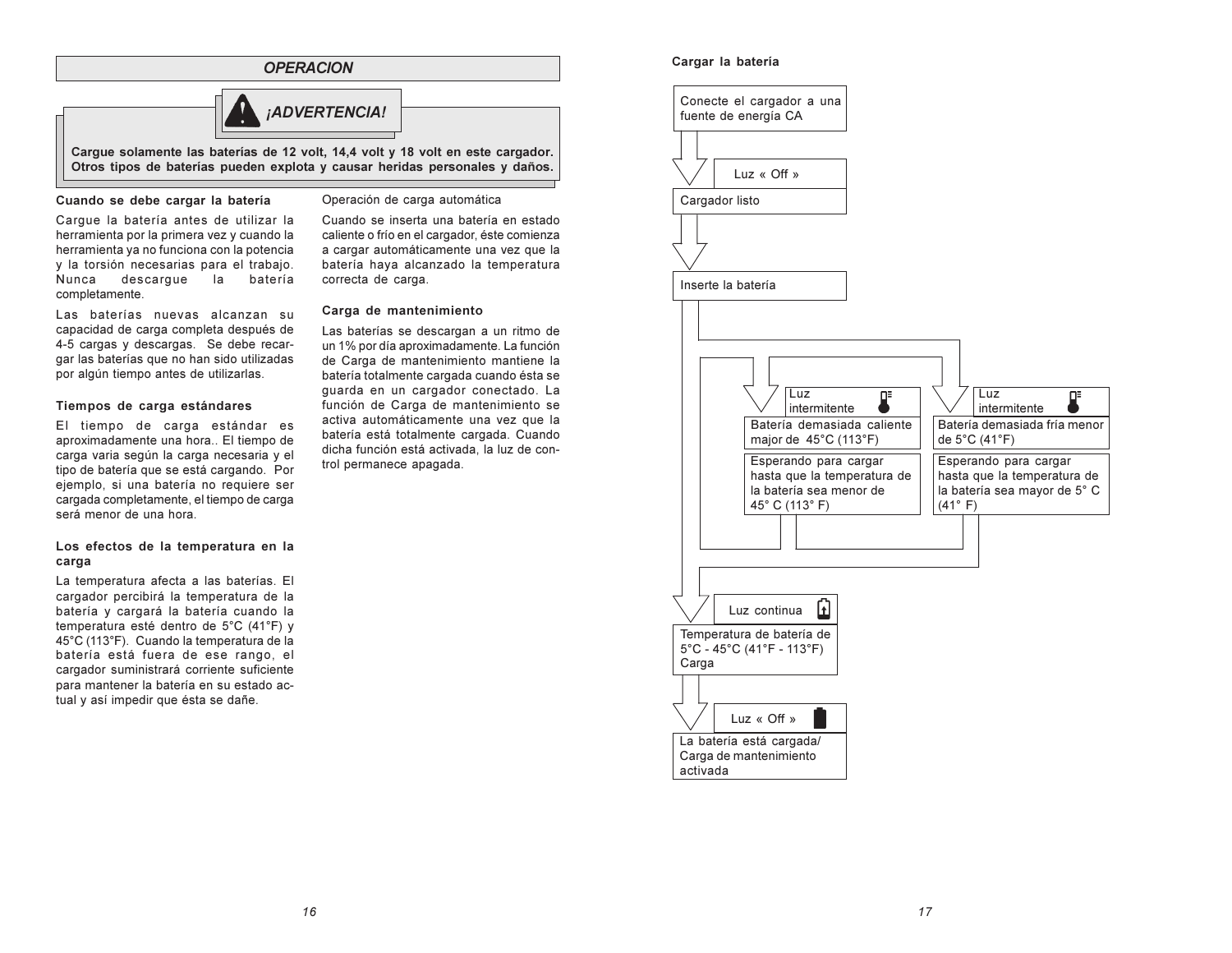## **MANTENIMIENTO**



Para reducir el riesgo de una lesión, desconecte siempre la herramienta antes de darle cualquier mantenimiento. Nunca desarme la herramienta ni trate de hacer modificaciones en el sistema eléctrico de la misma. Acuda siempre a un Centro de Servicio MILWAUKEE para TODAS las reparaciones.

Adopte un programa regular de mantenimiento y mantenga sus baterías y cargador en buenas condiciones. Despues de 6 meses a un año, dependiendo del uso dado, envíe su batería y cargador, al Centro de Servicio MILWAUKEE mas cercano para que le hagan:

- Inspección eléctrica (batería, cargador. motor)
- Probarla para asegurar una adecuada operación mecánicay eléctrica

### Mantenimiento de las baterías

Las baterías MILWAUKEE de níquel-cadmio y de níquel-hidruro metálico, funcionarán por muchos años y/o cientos de ciclos si se utilizan y se mantienen de acuerdo con estas instrucciones.

Una batería que está guardada, sin usarse, por seis meses, se descargará. Las baterías se descargan a razón de 1% por día. Con el objeto de maximizar la vida de la batería, cárguela batería cada seis meses aun si no la usa. No deje la herramienta desatendida con el interruptor en la posición ON (encendido) y cubierto con una cinta, ya que esto podría descargar la batería hasta tal punto que nunca más se podrá recargar. Use una bateria MILWAUKEE hasta que ya no trabaje con la potencia y el torque necesario para la aplicación requerida.

Almacene su batería en un sitio seco y fresco. No lo almoene donde las temperaturas puedan exceder 50°C (120°F), como puede ser dentro de un vehículo o un edificio metálico durante el verano. Las altas temperaturas sobrecalentarán la batería, reduciendo la vida de la misma. Si se le quarda por varios meses, la batería perderá su carga en forma gradual. Se llevará entre uno y tres ciclos de carga y descarga con un uso normal, para que se restablezca la capacidad total de la batería. Durante la vida de la batería. el tiempo operativo de la misma se va reduciendo. Si este tiempo operativo se vuelve demasiado corto luego de una carga adecuada, significa que la vida útil de la batería ha sido concluída y deberá cambiarse por una nueva.



Para reducir el riesgo de una lesión, descarga eléctrica o daño a la herramienta, batería o cargador, nunca los sumerja en líquidos ni permita que estos fluyan dentro de los mismos.

#### Limpieza

Limpie el polvo y suciedad de las ventilas del cargador y la herramienta. Mantenga los mangos y empuñaduras limpios, secos y libres de aceite o grasa. Use solo jabón neutro y un trapo húmedo para limpiar la herramienta, batería y el cargador, ya que algunos substancias y solventes limpiadores son dañinos a los plásticos y partes aislantes. Algunos de estos incluyen: gasolina, turpentina, thíner, lacas, thiner para pinturas, solventes para limpieza con cloro, amoníaco y detergentes caseros que tengan amonia. Nunca usa solventes inflamables o combustibles cerca de una herramienta



Para reducir el riesgo de una explosión, no queme nunca una batería, aun si está dañada. "muerta"  $\circ$ completamente descargada.

#### Sellos de Reciclaje de Baterías RBRC

Los Sellos de Reciclaie de Baterías RBRC™ en las baterías de su herramienta indican que MILWAUKEE ha hecho los arreglos pertinentes para reciclar dichas baterías con la Rechargeable Battery Recycling Corporation (Corporación de Reciclaje de Baterías Recargables, o RBRC por sus siglas en inglés). Al final de la vida útil de las baterías, devuelva éstas a la Oficina Principal/Centro de Servicio de MILWAUKEE o el distribuidor autorizado más cercano a usted. Si desea mayor información, visite el sitio web de RBCR en www.rbrc.org.

### Cómo desechar las baterías de níquel-cadmio

Las baterías de níquel-cadmio son reciclables. Es posible que bajo las leyes estatales y locales sea ilegal descartar este tipo de baterías en los flujos municipales de desechos. Regrese las baterías al centro regional o centro de servicio de MILWAUKEE más cercano a usted o. deséchelas de acuerdo con los reglamentos federales, estatales y locales.

## **Reparaciones**

Si su herramienta, batería o cargador están dañados, envíela al centro de servicio más cercano.

### Garantía de la batería

Las baterías para herramientas están garantizadas por un año a partir de la fecha de compra.

## **GARANTÍA LIMITADA DE CINCO AÑOS**

Todas las herramientas MILWAUKEE se prueban antes de abandonar la fábrica y se garantiza que no presentan defectos ni en el material ni de mano de obra. En el plazo de cinco (5) años a partir de la fecha de compra MILWAUKEE reparará o reemplazará (a discreción de MILWAUKEE), sin cargo alguno, cualquier herramienta (cargadores de baterías inclusive) cuyo examen determine que presenta defectos de material o de mano de obra. Devuelva la herramienta, con gastos de envío prepagados y asegurada, y una copia de la factura de compra, u otro tipo de comprobante de compra, a una sucursal de reparaciones/ventas de la fábrica MILWAUKEE o a un centro de reparaciones autorizado por MILWAUKEE. Esta garantía no cubre los daños ocasionados por reparaciones o intentos de reparación por parte de personal no autorizado por MILWAUKEE, abuso, desgaste y deterioro normal, falta de mantenimiento o accidentes.

Las baterías, linternas y radios tienen una garantía de un (1) año a partir de la fecha de compra.

LOS DERECHOS A REPARACIÓN Y REEMPLAZO DESCRITOS EN EL PRESENTE DOCUMENTO SON EXCLUSIVOS MILWAUKEE NO SERÁ EN NINGÚN CASO RESPONSABLE DE DAÑOS INCIDENTALES. ESPECIALES O CONSECUENTES. INCLUYENDO LA PÉRDIDA DE GANANCIAS

**FSTA GARANTÍA ES EXCLUSIVA Y** SUSTITUYE A TODA OTRA GARANTÍA. O CONDICIONES, ESCRITAS U ORALES. EXPRESAS O IMPLÍCITAS DE COMERCIALIZACIÓN O IDONEIDAD PARA UN USO O FIN DETERMINADO

Esta garantía le proporciona derechos legales específicos. Es posible que usted tenga otros derechos que varían de estado a estado y de provincia a provincia. En aquellos estados que no permiten la exclusión de garantías implícitas o la limitación de daños incidentales o consecuentes. las limitaciones anteriores pueden que no apliquen. Esta garantía es válida solamente en los Estados Unidos. Canadá y México.